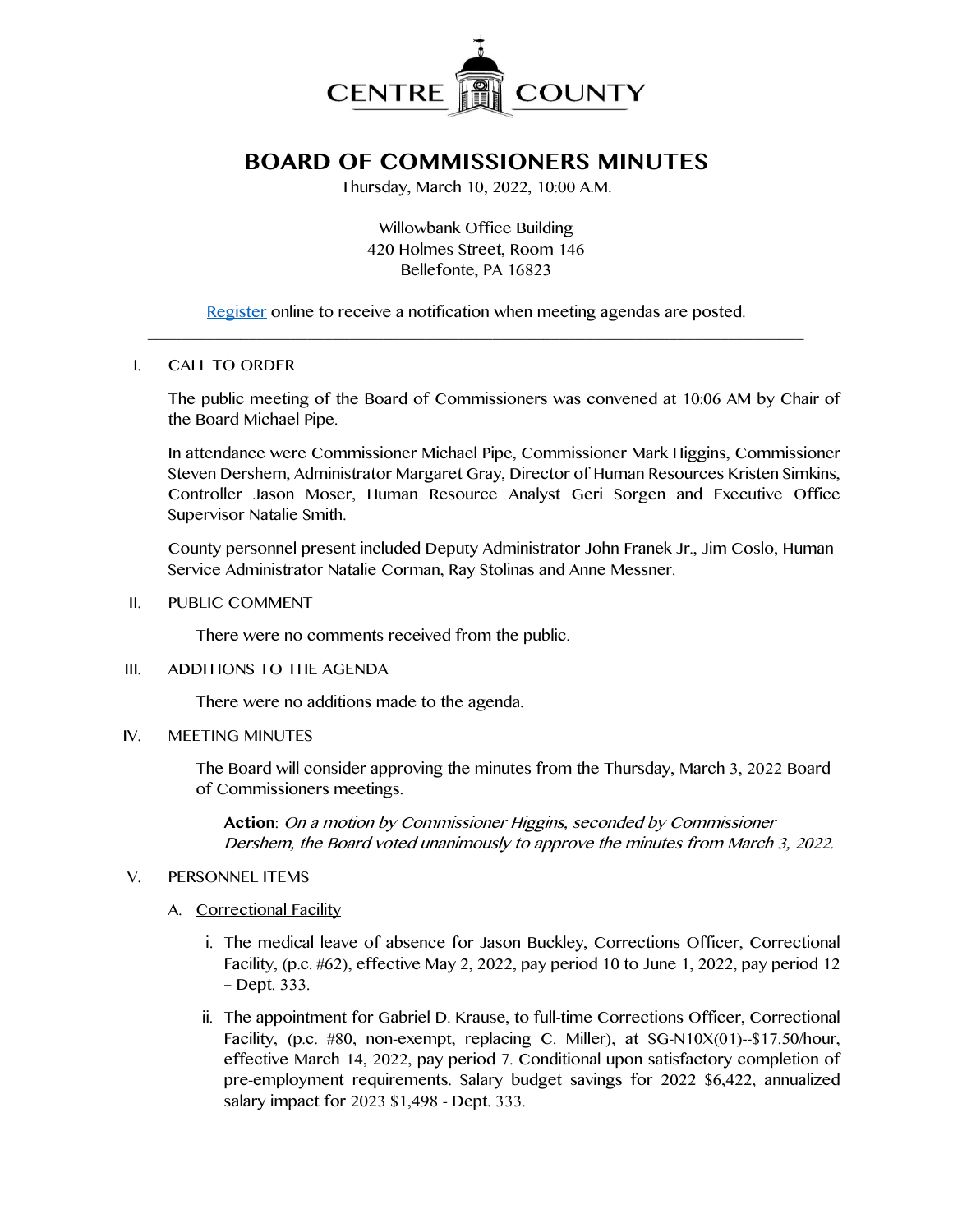- iii. The appointment for Georgia D. Port, full-time Kitchen Supervisor, Correctional Facility, (p.c. #81, non-exempt, replacing H. Eckley), at SG-N08A(01)--\$14.79/hour, effective March 21, 2022, pay period 7. Conditional upon satisfactory completion of pre-employment requirements. Salary budget impact for 2022 \$2,969, annualized salary savings for 2023 \$4,888 - Dept. 333.
- iv. The personnel requisition for full-time Corrections Officer, Correctional Facility, (p.c. #12, non-exempt, replacing J. Yedlosky), at SG-N10, effective retro to March 1, 2022, pay period 6 – Dept. 333.
- v. The personnel requisition for full-time Corrections Officer, Correctional Facility, (p.c. #111, non-exempt, replacing J. Kline), at SG-N10, effective retro to March 3, 2022, pay period 6 – Dept. 333.
- vi. The personnel requisition for full-time Corrections Officer, Correctional Facility, (p.c. #38, non-exempt, replacing C. Ripple), at SG-N10, effective retro to March 3, 2022, pay period 6 – Dept. 333
- B. Conservation District –The personnel requisition for on-call/occasional Resource Conservation Coordinator 1, Conservation District, (p.c. #16, non-exempt, new), at SG-N12, effective March 10, 2022, pay period 6 – Dept. 822.
- C. Human Services
	- i. MH/ID/EL-The promotion/change in title for Thomas Snyder, Caseworker 1, MH/ID/EI, (p.c. #11, non-exempt), at SG-N10A(01)--\$16.16/hour to Caseworker 2, MH/ID/EI, (p.c. #11, non-exempt), at SG-N12A(01)--\$17.69/hour, effective April 10, 2022, pay period 9. Salary savings for 2022 \$5,277, annualized salary impact for 2023 \$0 - Dept. 561.
	- ii. Office of Aging –The personnel requisition for full-time Aging Care Manager 2, Office of Aging, (p.c. #09, non-exempt, replacing S. Corrigan), at SG-N12, effective retro to March 3, 2022, pay period  $6$  – Dept. 521.
- D. Tax Collection –The personnel requisition for full-time Department Clerk 3 (75), Tax Collection, (p.c. #05, non-exempt, replacing L. Repasky), at SG-N08, effective retro to March 8, 2022, pay period 6 – Dept. 122.

**Action:** On a motion by Commissioner Higgins, seconded by Commissioner Dershem, the Board voted unanimously to approve the personnel items A-D.

### VI. REPORT ON JUDICIAL PERSONNEL ITEMS

## VII. REPORT ON ROW OFFICE PERSONNEL ITEMS

Prothonotary – Prothonotary Jeremy Breon has approved the personnel requisition for full-time Department Clerk 3 (75), Prothonotary, (p.c. #24, non-exempt, replacing E. Morrin), at SG-N08, effective March 2, 2022, pay period 6 – Dept. 223.

#### VIII. NON-PERSONNEL ITEMS